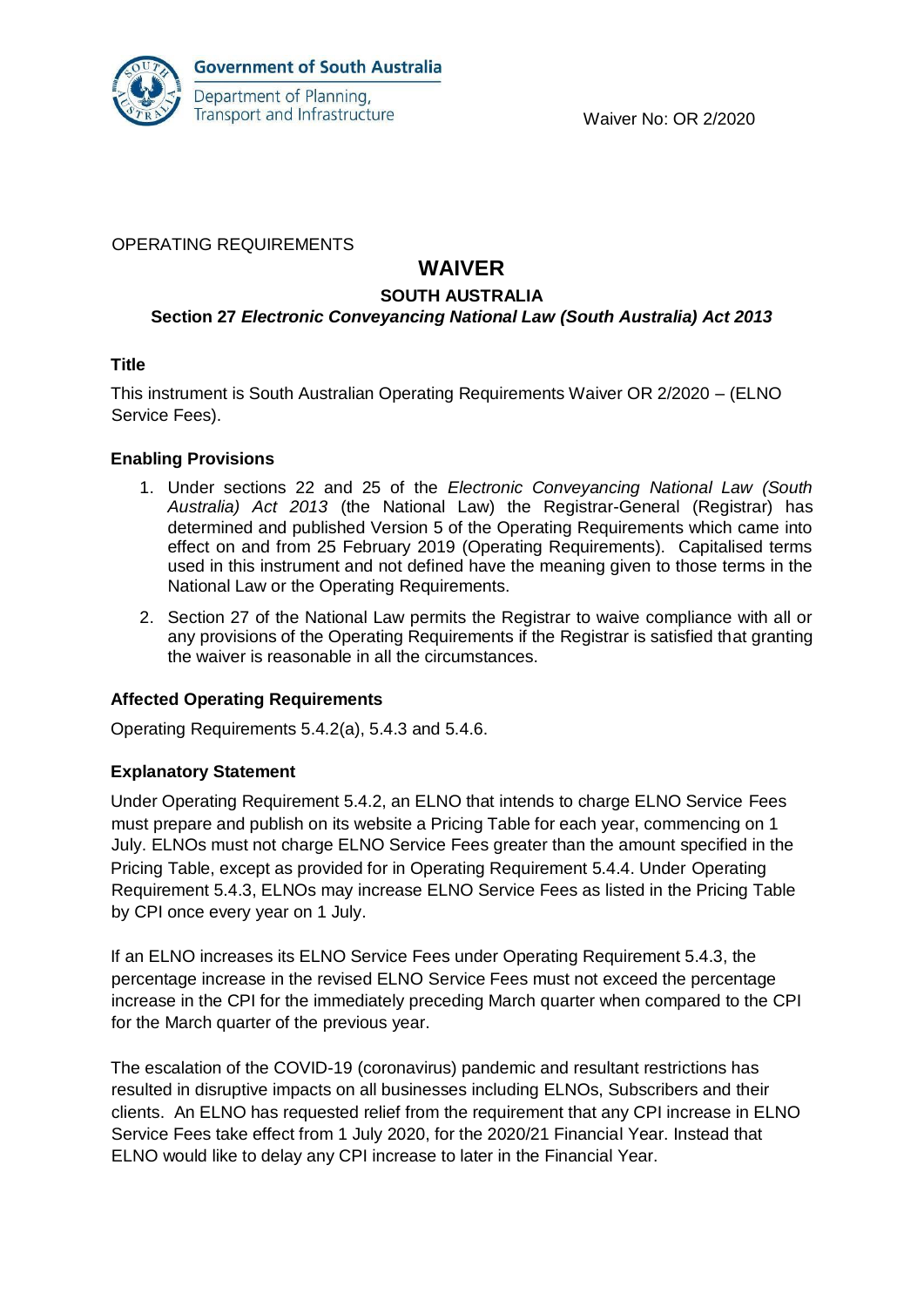

The Registrar has determined that it is reasonable in the circumstances to grant a partial waiver.

## **Waiver**

Subject to the Conditions, the Registrar grants a partial waiver of an ELNO's obligation to comply with Operating Requirements 5.4.2(a), 5.4.3 and 5.4.6.

## **Conditions**

The partial waiver of Operating Requirements 5.4.2(a), 5.4.3 and 5.4.6 is granted on the condition that the following revised provisions are complied with:

## **5.4 ELNO Service Fees**

- 5.4.1 The ELNO may charge ELNO Service Fees in accordance with its pricing policy.
- 5.4.2 If the ELNO charges ELNO Service Fees, the ELNO must:
	- (a) have published on its website its Pricing Table; and
	- (b) not charge a fee greater than the amount specified in the published Pricing Table.
- 5.4.3 The ELNO may increase the ELNO Service Fees as listed in its Pricing Table, once only during the Financial Year from 1 July 2020 to 30 June 2021, provided that the percentage increase in the revised ELNO Service Fees does not exceed the percentage increase in the CPI for the March 2020 quarter when compared with the CPI for the March 2019 quarter.
- 5.4.4 Notwithstanding Operating Requirement 5.4.3, the ELNO may, at any time, request the Registrar's approval, which may not be unreasonably withheld, for proposed changes to its Pricing Table, including but, not limited to, in the event:
	- (a) of any change to the amount of any insurance premium payable by the ELNO in respect of any insurance policy the ELNO is required to hold under Operating Requirement 4.7.2; or
	- (b) that a change in any law gives rise to a change in the ELNO's operating costs; or
	- (c) that additional fees, charges or costs are imposed on the ELNO by the Registrar, Land Registry or any other government agency.
- 5.4.5 If the ELNO Service Fees include Information Fees, following a change in Information Fees, the ELNO may re-calculate the ELNO Service Fees and change the Pricing Table to reflect the re-calculated ELNO Service Fees.